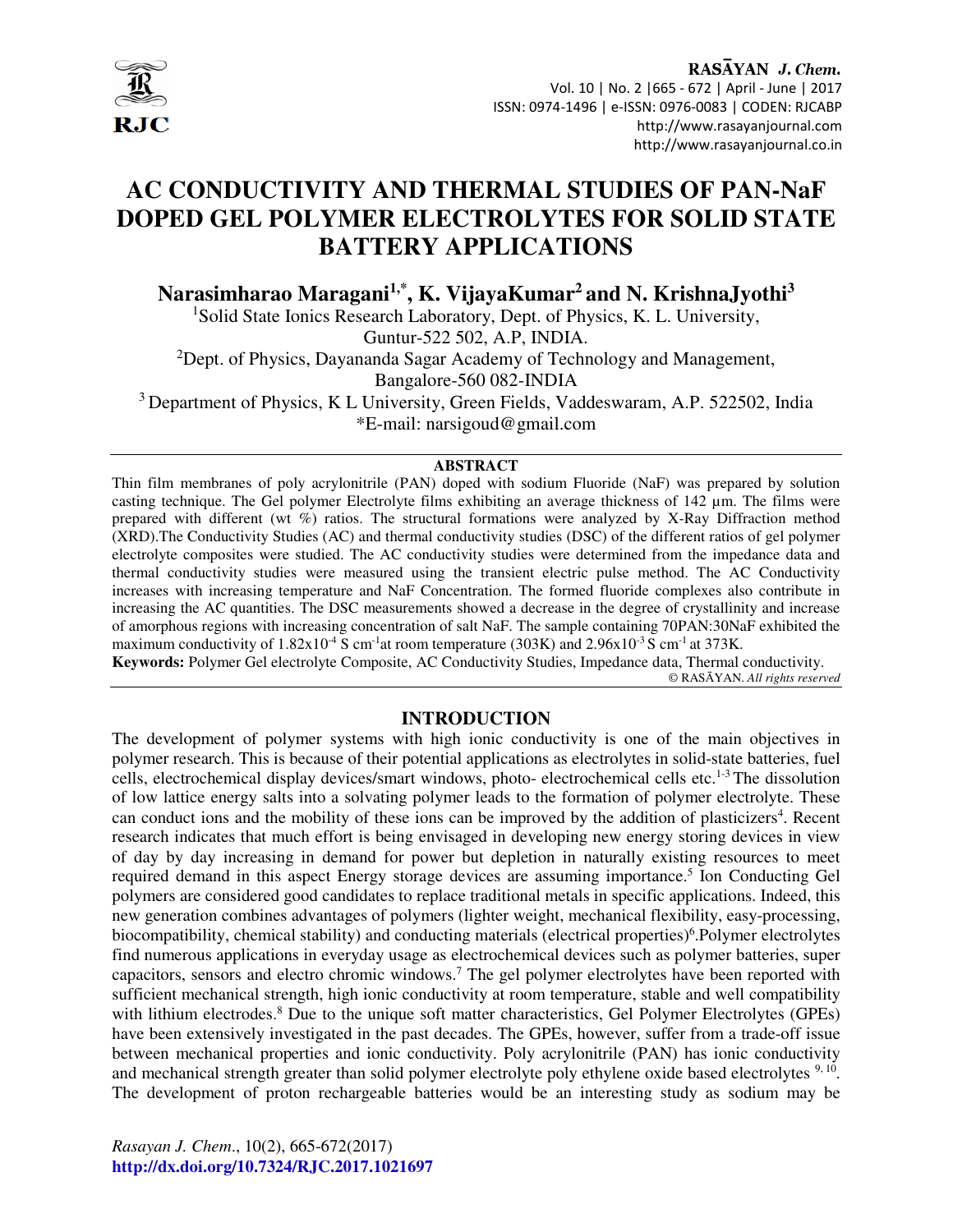considered as an alternative to lithium as negative electrode (anode) due to its low cost, natural abundance, non-toxicity, low atomic mass  $(23.0)$  and high electrochemical reduction potential<sup>11</sup>.Many researchers have worked on the conductivity of gel polymer electrolyte systems formed by adding lithium salts to PAN.<sup>12-14</sup>The Gel Polymeric Electrolytes have a unique hybrid structure, which possesses cohesive properties of solids and diffusive properties of liquids simultaneously<sup>15</sup>.Ethylene carbonate (EC) is a familiar candidate for plasticizer in the gel polymer electrolytes because of its high dielectric constant  $(95.3)$  and other attractive properties<sup>16</sup>. The effect of plasticizer in the polymer electrolyte system is to decrease the glass transition temperature and making the polymer become more amorphous and then allowing the ionic carriers to travel freely inside the electrolyte consequently as to raise the ionic conductivity of the electrolyte.<sup>17</sup> The Gel Polymer Electrolyte Composites were exhibiting sufficient mechanical strength, high ionic conductivity at room temperature, stable and well compatibility with lithium electrodes.<sup>18,19</sup>

The present Paper reports that the effect of dopant concentration on the conductivity Studies (Alternating Current) and thermal Conductivity Studies (DSC) have been investigated to optimize plasticizer concentration providing maximal conductivity and congenial mechanical stability were carried out on PAN based polymer electrolytes.

## **EXPERIMENTAL**

## **Materials and Methods**

Poly acrylonitrile (PAN), with average molecular weight 1,50,000 g/mol purchased from Aldrich, Sodium Fluoride (NaF), ethylene carbonate (EC) and dimethyl formamide (DMF) received from Merck, were used as the raw materials in this investigation. All chemicals were used as received without further purification. Appropriate quantities of PAN and NaF in plasticizing solvents (EC+DMF) are stirred continuously for nearly 36 hours at  $50^{\circ}$  C until a homogeneous solution has been obtained. The homogeneous viscous gel solution was then casted on Petri dishes and dried at  $50^{\circ}$  C for one week. The Fig.-1 represents Prepared Thin film membranes of thickness ranging from 100-150 µm have been obtained.



Fig.-1: PAN Complexed Gel polymer Electrolyte film with NaF salt

The prepared films were characterized by using the conductivity values were analyzed in the temperature range from 303-373 K. The A.C conductivity Studies have been measured using the conductivity set up at the room temperature range 303K by using HIOKI 3532-50 LCR HITESTER over a frequency range 42Hz -5MHz. The Thermal Conductivity Studies (DSC) were recorded to measure glass transition temperature  $(T_g)$  and melting temperature  $(T_m)$  of PAN-based electrolytes by using Mettler-Toledo DSC 822e with a heating rate of  $10^0$ C/min.

## **RESULTS AND DISCUSSION**

### **XRD Studies**

Generally polymer electrolytes were composed of amorphous nature and crystalline nature. XRD technique is widely used to study the phase compositions of polymer electrolytes. Inherent relations between the crystal structure and the diffraction pattern can be solved by analyzing the diffraction peak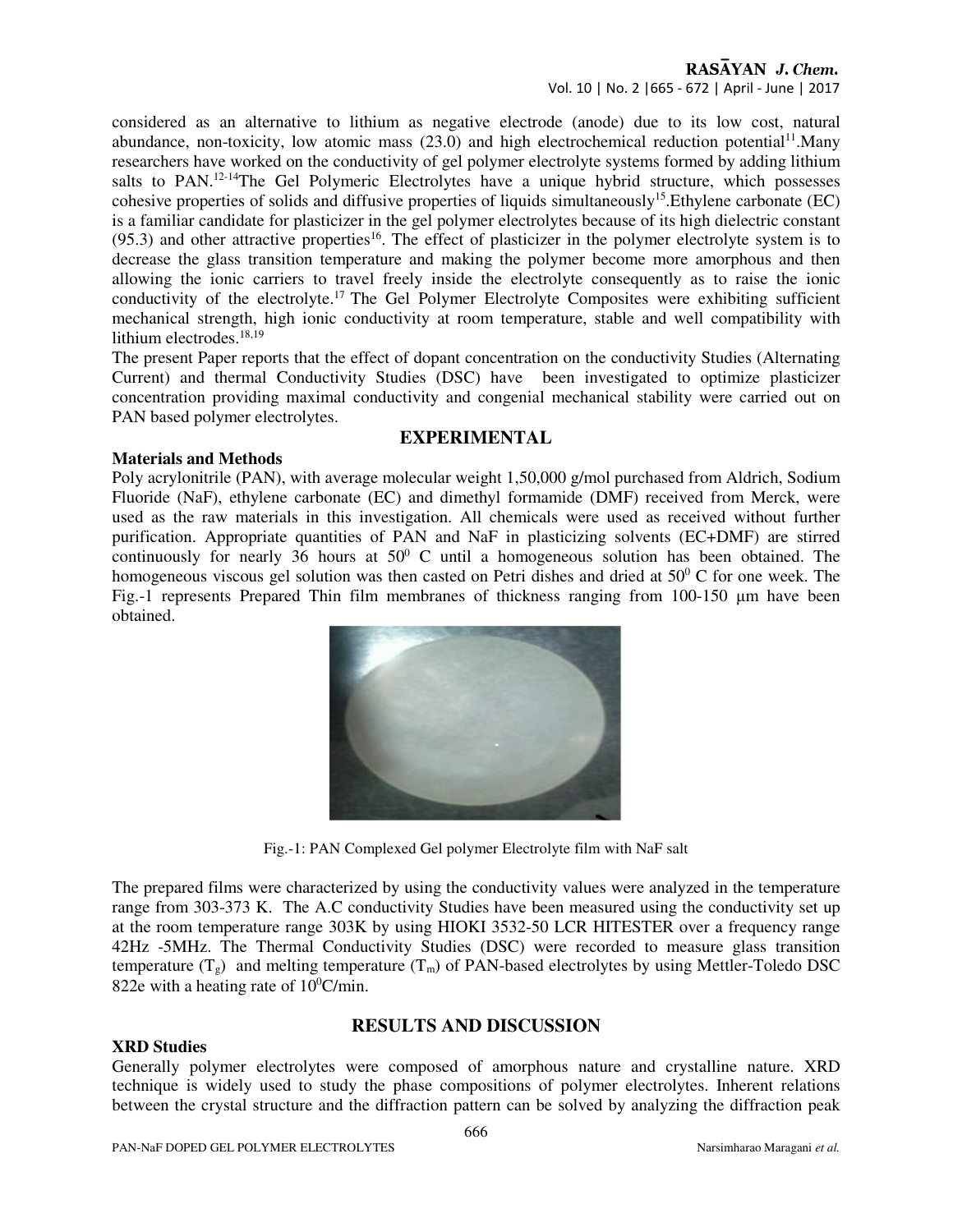characteristics<sup>20</sup> .X-Ray Diffraction spectra of the samples were taken using XPERT-PRO Diffractometer. X-Ray scattering has been a unique and standard characterizing tool to investigate the structural properties of materials. In these studies one basically monitors either the intensity of elastically scattered  $X-Ray$  photons as a function of the scattering angle in  $XRD^{21, 22}$ . The  $XRD$  characterizations of PURE PAN and NaF with different ratios are given in Fig.-2.



Fig.-2: XRD spectra of Pure PAN and different wt % of PAN: NaF complexed films.

From the Fig.-2 reveals that the XRD pattern of Pure PAN exhibits well defined peaks are observed NaF which are indicates the crystalline nature of salt and also a broad peak is observed for Pure PAN corresponds to crystalline orthorhombic PAN  $(110)$  which is cantered at around  $17.50^{\circ}$  and broad peak corresponds to amorphous content lies in between  $10-30<sup>0</sup>$  which corresponds to amorphous content indicating its semi crystalline nature.<sup>23,24</sup> The characteristic diffraction peaks of PAN-NaF at an angle  $17.50<sup>0</sup>$  and  $16.07<sup>0</sup>$  are reduced upon the addition of the plasticizers and NaF salt. The diffractograms in Fig.-2 reveals that the amorphous nature is predominant in the complex which is due to the addition of plasticizers. The diffraction pattern of PAN-NaF shows intense peak at an angles at  $2\theta = 17.50^{\circ}, 16.68^{\circ}$  and 16.07<sup>0</sup>, which reveals the crystalline nature of the ionic salt<sup>25</sup>. The NaF salt content of 30 wt % peak disappeared in the complexes, which indicates the complete dissolution of the salt in the polymer matrix, PAN base NaF salt complex shows the amorphous state. A fully amorphous structure produces a greater polymer flow and ionic diffusivity. Hodge *et al.*<sup>26</sup> established a correlation between the intensity of the peak and degree of crystallinity. From these results the XRD studies confirmed that there exist a complexation between the polymer and salt.

### **AC Conductivity of PAN+ Sodium Fluoride (NaF)**

The A.C conductivity studies have been measured at room temperature range 303K by using HIOKO 3532-50 LCR HITESTER over a frequency range 42Hz to 5MHz, The Gel polymer Electrolyte's bulk resistance was measured by using AC conductivity at room temperature (303K). It can be revealed that conduction mechanism to be the Arrhenius-type thermally activated process. This mechanism can be calculated by Impedance spectroscopy. The conductivity mechanism greatly depends upon the ions mobility concentration<sup>27</sup>. Conductivities of the film at room temperatures were calculated using the formula σ=L/Rb A, where L is the thickness of the sample and A is the electrode area. The bulk resistance (Rb) of polymer electrolyte for all samples was calculated from the interception of the semi-circular arc on the real impedance  $(Z')$  axis. With the increase of salt concentration the bulk resistance decreases due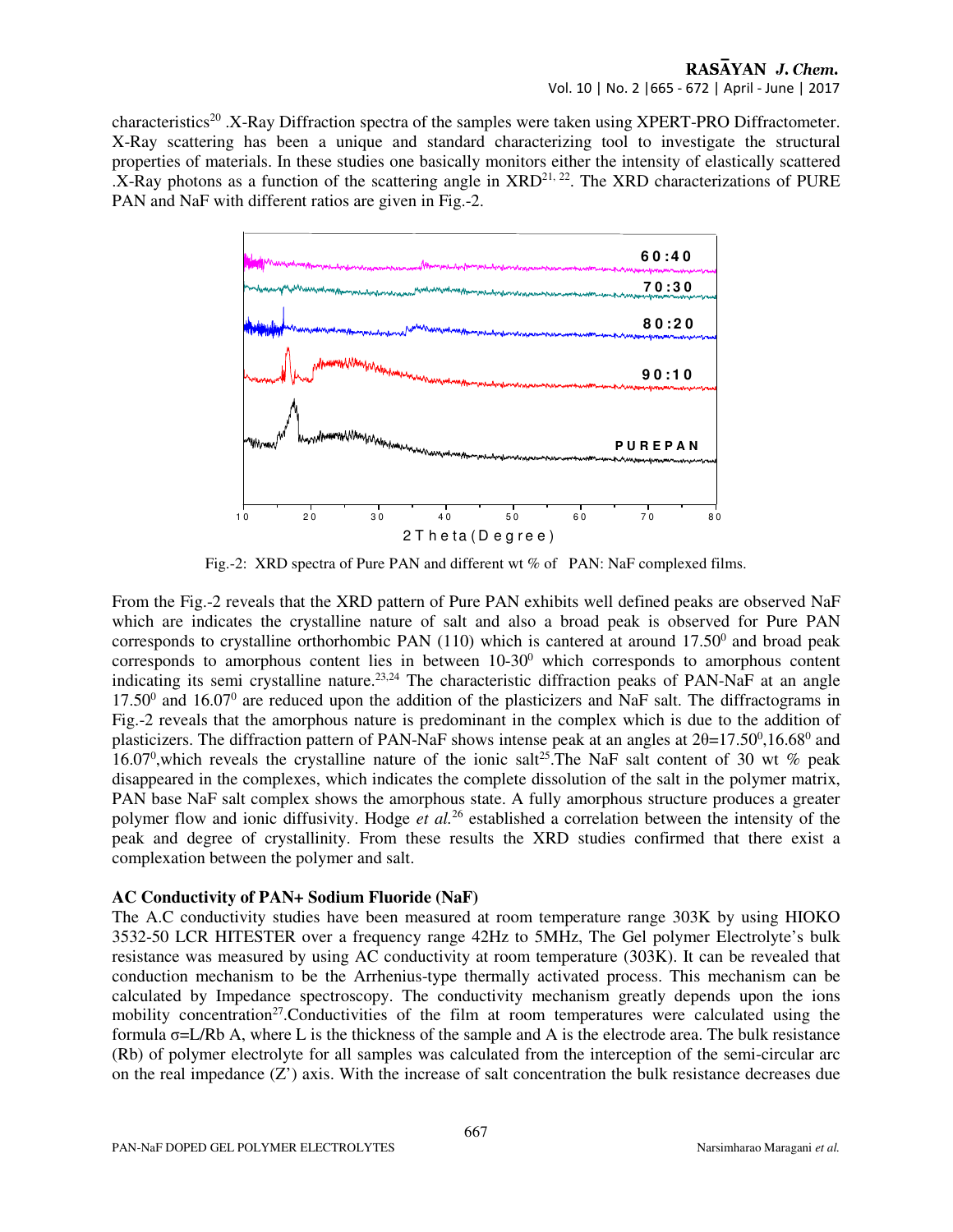to the increase in the mobile charge carriers. Fig.-4 shows the variation in the AC conductivity ( $\sigma_{AC}$ ) with the NaF concentration, measured at different frequencies.



Fig.-3: Impedance plot for the conductivity of polymer electrolyte PAN: NaF at Room temperature



Fig.-4: AC conductivity Studies with diff wt%NaF concentration.

The AC Conductivity is nearly constant up to 10wt%, after that, it increases rapidly with increasing NaF salt concentration. The value of about 10wt% dopant content can be considered a critical one and called a percolation threshold for the thin films composites<sup>28, 29</sup>. It is a general thought that the AC conductivity is related to frequency as reported in the empirical Jonscher universal law model which is given by the equation ( $\sigma_{AC}(f) = \sigma_{DC} + Bf^{(m)}$ ). Where B and m are coefficients, f is the frequency of the applied field (Hz), σ<sub>DC</sub> is the DC conductivity of the material, and σ<sub>AC</sub> is the AC conductivity in  $(Ωm)^{-1}$ . At higher frequencies, the conductivity increases as a power of frequency with exponent  $0 < m < 1$ . In this case, B and m are temperature dependents. The ionic conductivity increases with increasing NaF content from 10- 40wt%.The enhancement in conductivity is not only due to the increment of salt, but also due to Ethylene Carbonate (EC).This allows greater dissolution of the electrolyte salt resulting in increased number of charge carriers hence conductivity $30$ .

Initially by adding the salt concentration the conductivity also increasing, because of the charge carriers increasing but at high concentration the conductivity of the compositions decreases due to an effect of ion segregations and higher ion pairs which decreases the mobility and charge carriers. The data reveals that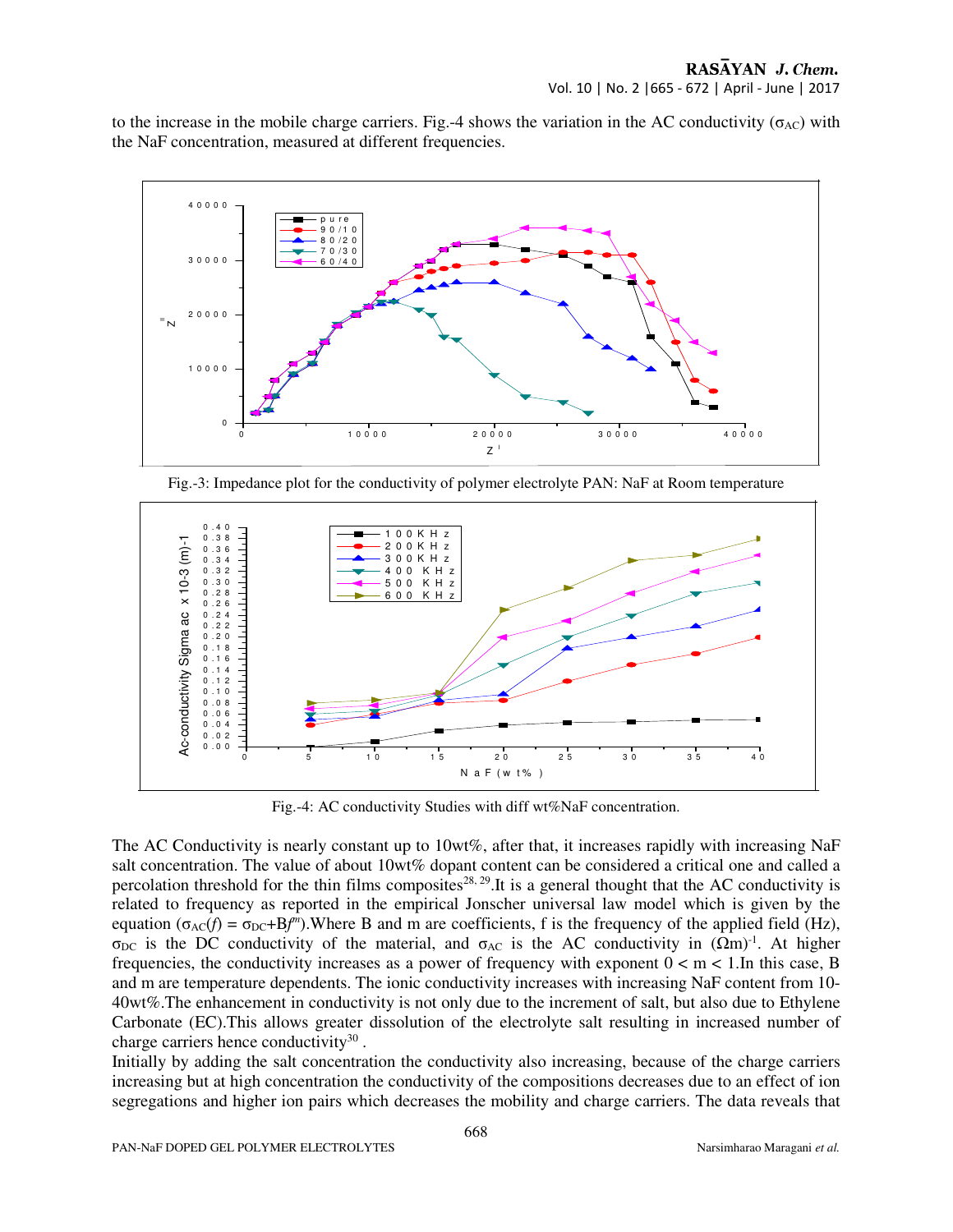#### RASAYAN J. Chem. Vol. 10 | No. 2 |665 - 672 | April - June | 2017

the change occurs in conductivity values due to increasing of mobility in charge carriers with respect of salts ratios. In general as the conductivity values for 70PAN:30NaF increases the sharp peaks of the salt crystallinity decreases. The crystallinity in the salt the moment of ions obstructs by blocking its path, but there is an increasing of amorphous region due to its free volume this is due to the motion of an ionic charge, migration of ions through the amorphous region. Fig.-5 shows the AC conductivity studies depends upon temperature and NaF concentration. The AC conductivity increases with both temperature and dopant content. Using Arrhenius type equation, the activation energy (Ea) of the thermally conduction process can be estimated from the linear fit of the slopes in Fig.-5. Table-1 includes values of Ea obtained from the variation in AC conductivity with frequency measured in temperature range between  $30-60^{\circ}$ C.

| Polymer Electrolyte | Activation Energy $(E_a)$ (eV) | Mobility $(\mu)$ in $(m^2/V_s)$   |
|---------------------|--------------------------------|-----------------------------------|
| 90PAN:10NaF         | 0.47                           | $1.24x10^{-4}$ m <sup>2</sup> /Vs |
| 80PAN:20NaF         | 0.32                           | $1.86x10^{-4}$ m <sup>2</sup> /Vs |
| 70PAN:30NaF         | 0.25                           | $2.35x10^{-4}$ m <sup>2</sup> /Vs |
| $60$ PAN: $40$ NaF  | 0.28                           | $3.24x10^{-4}$ m <sup>2</sup> /Vs |

Table-1: The Activation Energy values & Mobility for all samples at  $(f = 600 \text{ KHz})$ .

It can be seen that Activation Energy values decreases with increasing NaF content from 0.47 eV for 90PAN:10NaF to 0.28 eV for the 60PAN:40NaF wt% doped composite. This observed decrease in Activation Energy value implies that the energy of the prepared PAN: NaF thin films becomes narrower due to the creation of localized energy states by heating, which enhances the ion mobility and ability of the electrons to tunnel easily from the valence band to conduction energy band.



Fig.-5: Ln(AC Conductivity) Vs 1000/T for PAN: NaF composites at frequency 600 kHz.

These events increase the amorphous region in the polymer electrolyte and produce more active segmental motion, which stimulates the hopping mechanism and thus the conductivity becomes higher. This paper reports that the conductivity increases and Activation Energy decreases with respect of increasing NaF ratio. The temperature can be dominated by the mobility in the localized states bridged by the doped NaF molecules in the amorphous regions existing in the solid polymer electrolyte. Due to NaF concentration range, there is no optimum values observed under measuring conditions of applied field frequency, temperature, and NaF dopant content.

$$
\sigma_{AC} = \sigma_0 \exp\left[-E_a / K_B T\right]
$$
  
669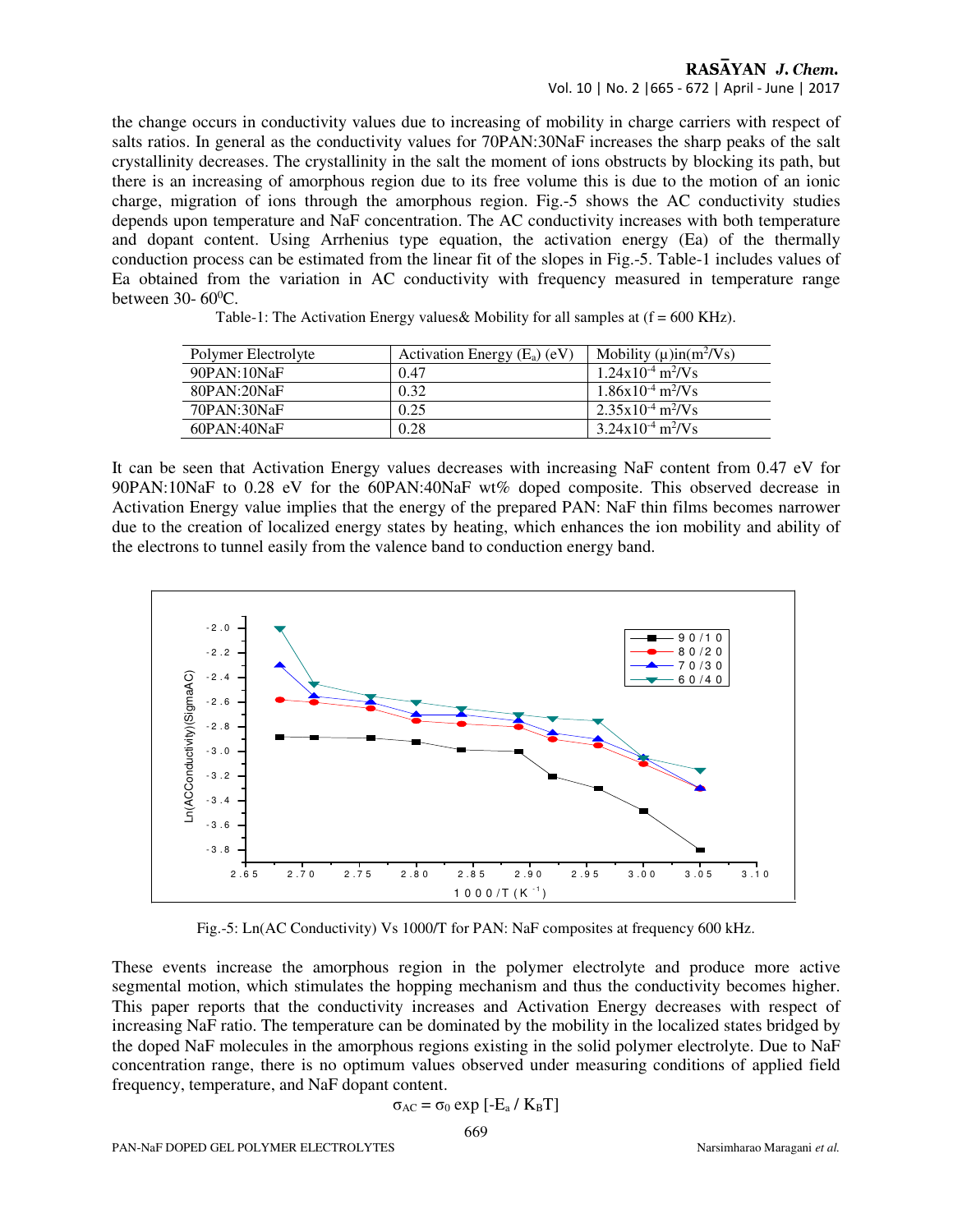#### **DSC Characteristics**

The differential scanning calorimetery (DSC) curves of PAN: NaF films are given in Fig.-6.From These Studies the glass transition temperature  $(T_g)$  observed for PAN 107<sup>0</sup>C and the melting temperature( $T_m$ ) observed  $317^0C^{31}$ .



Fig.-6: DSC Studies for PAN: NaF complexed films at 40-400°C

The films were subjected to Differential Scanning Calorimetric studies using Mettler-Toledo DSC 822e with a heating rate of  $10^{\circ}$ C/min.This technique is used to determine thermal properties of a polymer electrolyte system of a temperature range 10-400<sup>o</sup>C.Endothermic and exothermic peaks are observed for glass transition temperature  $(T_g)$  and melting temperature  $(T_m)$ . The microstructure and morphology of the system is accountable for the important parameters of polymer electrolyte membrane such as the glass temperature  $(T_g)$ , melting temperature(Tm) and thermal stability. These parameters will affect the overall separator properties of the electrolyte material when operating in a battery<sup>32</sup>. The increase of NaF salt concentration into the host polymer (PAN) decreases the  $(T_g)$  of the polymer. The decrease in Tg can be due to the plasticization effect of the gel polymer electrolyte with the addition of salt. The plasticization effect is related to a decreasing of the dipole-dipole interactions between the PAN chains due to the presence of the salt. In other words, the lowering of Tg of PAN is related to the lowering of degree of crystallinity. The lowering of  $T_g$  is expected to make the ions move easily in the prepared polymer electrolyte systems. Similar results have been reported by Hiran Kumar et al. for the PVA: CH3COONH4 polymer electrolytesystem<sup>33</sup>. The low glass transition temperature has been found for 20 wt% of NaF doped PAN. The calculated  $T<sub>g</sub>$  values are listed in Table-2. These results were good agreement with conductivity values and XRD results.

Table-2: Glass Transition (Tg) values of PAN: NaF Complexed Gel polymer electrolyte films.

| S.No. | Sample             | øι    |
|-------|--------------------|-------|
|       | $100$ PAN: $0$ NaF | 107   |
|       | 90PAN:10NaF        | 97.8  |
|       | 80PAN:20NaF        | 88.26 |
|       | 70PAN:30NaF        | 83.5  |
|       | $60$ PAN:40NaF     | 72. R |

For potential applications, the Polymer Gel Electrolytes must have high ionic conductivity, high transport number and wide electrochemical stability, thermal stability to guarantee an acceptable performance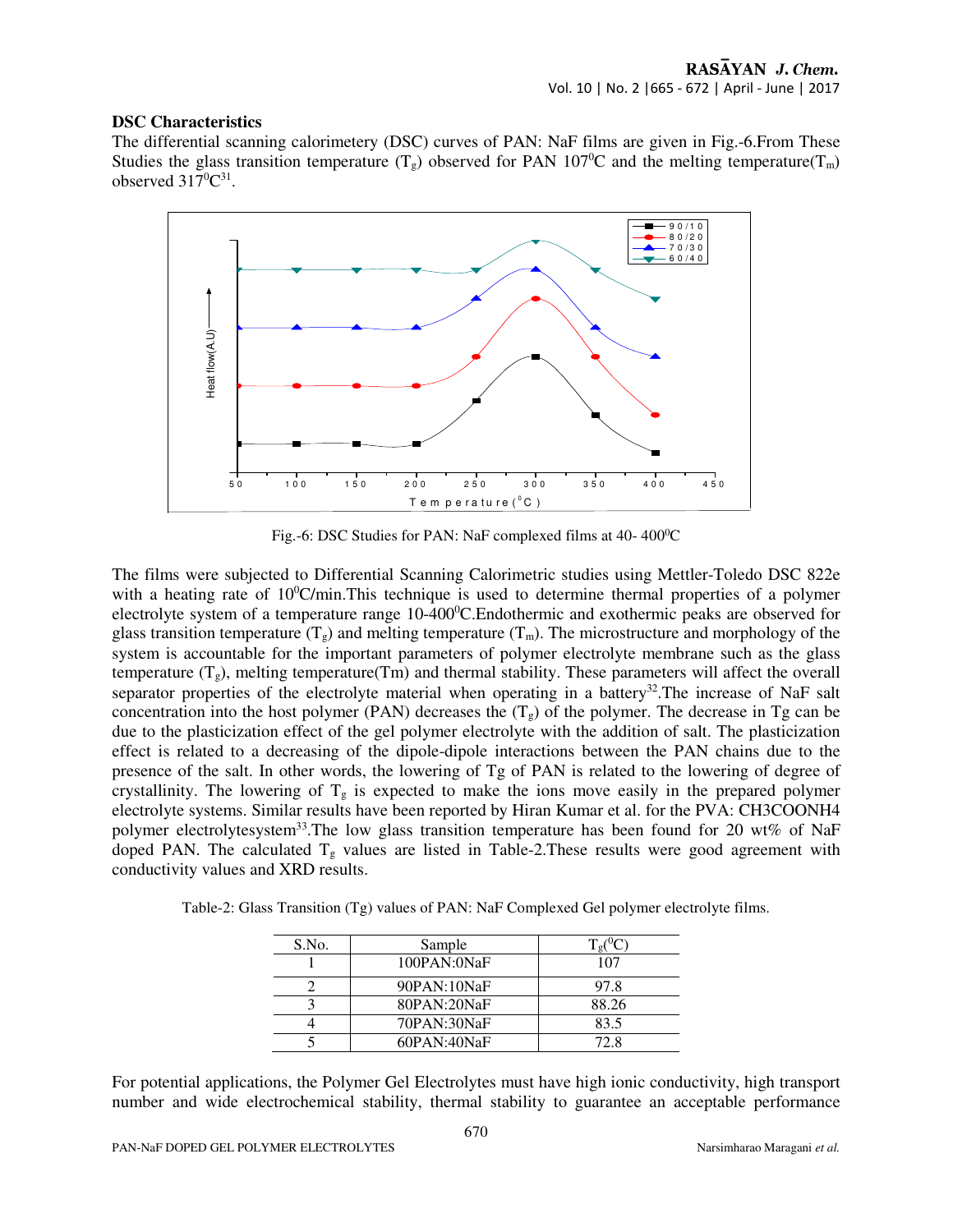when it is operated at elevated Temparatures<sup>34</sup>, when plasticizer (EC) are added to PAN  $(T_m)$  decreases from 317-294 °C and  $(T_g)$  decreases from 107-72 °C. When salt is added to PAN  $(T_g)$  increases from 72-98<sup>o</sup>C and  $(T_m)$  increases from 294-312<sup>o</sup>C. The interaction occurs between PAN and NaF salt due to enhance the concentration of salt from 10 - 40 wt %. The  $(T_g)$  and  $(T_m)$  values were decreased due to increase in the plasticizers.

## **CONCLUSION**

A Gel polymer electrolyte composite has been developed by blending varying concentration of NaF with pure PAN using solution casting method .These films were characterized by techniques such as XRD, AC Conductivity and DSC. The DSC measurements showed a decrease in the degree of crystallinity and increase of amorphous regions with enhancing concentration of salt. The sample containing 70PAN:30NaF exhibited the maximum conductivity of  $1.82 \times 10^{-4}$  S cm<sup>-1</sup>at room temperature (303K) and  $2.96x10^{-3}$  S cm<sup>-1</sup> at 373K respectively.

# **ACKNOWLEDGEMENT**

The authors thank Er.Koneru Satyanarayana, President, Principal of KLEF and Dr. D. Hema Chandra Sagar Chairman and Dr.D. Prema Chandra SagarVice-Chairman.and Dr. Palla Rajeswar Reddy Chairman of Anurag Institutions for their support and encouragement.

### **REFERENCES**

- 1. G. Sunita Sundari, K. Vijay Kumar.K. Veera Bhadra Reddy and M.C. Rao Rasayan *J. Chem*, **10(1**), 279(2017).
- 2. M. Jaipal Reddy, J. Siva Kumar, U. V. Subba Rao and P. P. Chu, *Solid State Ionics,***177**, 253 (2006) .
- 3. K. Naresh Kumar, T. Sreekanth, M. Jaipal Reddy and U.V. Subba Rao, *J.* Power Sources*,* **101,** 130 (2001).
- 4. Chithra M. Mathew, K. Kesavan, and S. Rajendran, *Hindawi Publishing Corporation International Journal of Electrochemistry, Article* ID 494308, 7(2015)
- 5. J. Ramesh Babu, K.Vijaya Kumar, *International Journal of ChemTech Research,* **7(1)**, 171(2014).
- 6. I. Blaszczyk-Lezak, V. Desmaret, C. Mijangos, *eXPRESS Polymer Letters,* **10(3)** , 259(2016)
- 7. S. Rajendran, S. Ravi Shanker Babu, P. Siva Kumar, *J. of Memb. Sci*., **67**, 315 (2008).
- 8. D. Ravindran, T. Sornakumar, D.S Pritviraja Durai and V.Varatharajan, *International Journal of ChemTech Research,* **7(3)**, 1323(2014).
- 9. S. Rajendran, T. Mahalingam, R. Kannan*, Solid State Ionics,* **130**, 143(2000).
- 10. M. Alamgir, K.M. Abraham, *Journal of Power Sources*, **54**, 40 (1995).
- 11. K. V. Kumar, G. Sunitha Sundari, M. Chandra Sekhar, M. Ashok. *International Journal of Chem Tech Research,***3(3)**, 1203(2011).
- 12. S. Slane, M. Salomon, Journal *of Power Sources*, **55**, 7(1995).
- 13. H. Yoon, W. Chung, Jo aN., *Electrochemica Acta*, **50**, 289(2004).
- 14. Z. Wang, B. Huang, H. Huang, L. Chen, R. Xue, F. Wang, *Solid State Ionics,* **85**, 143(1996).
- 15. Maragani Narasimha Rao, N. Krishna Jyothi and K.Vijaya Kumar, *Int.J.Chem.Sci.,* **14(2),** 789(2016)
- 16. B. Huang, Z. Wang, L. Chen, R. Xue, F. Wang, *Solid State Ionics*, **91**, 279(1996).
- 17. G. Girish Kumar, S. Sampath*, Polymer*, **45**, 2889(2004).
- 18. Maragani Narasimha Rao , N.Krishna jyothi,K.Vijayakumar, *International Journal of ChemTech Research,* **9(5)**, 432(2016).
- 19. D. Ravindran, T. Sornakumar, D.S Pritviraja Durai and V.Varatharajan, *International Journal of ChemTech Research,* **7(3)**, 1323 (2015).
- 20. M. M. Woolfran, An Introduction to X Ray Cambridge: Cambridge University Press, 1997 Crystallography, J. V. Gilfrich et al.( Eds.), Vol. 39 Advances in X-Ray Analysis, New York
- 21. J. Gurusiddappa, W. Madhuri R. Padma Suvarna, K. Priya Dasan, *International Journal of Innovative Research in Science, Engineering and Technology*, **4(11)**, 11447 (2015).
- 22. L. V .Azaroff, *Mc Graw hill*, 1968, Beltin *EP. Plenum Press*, 1978.